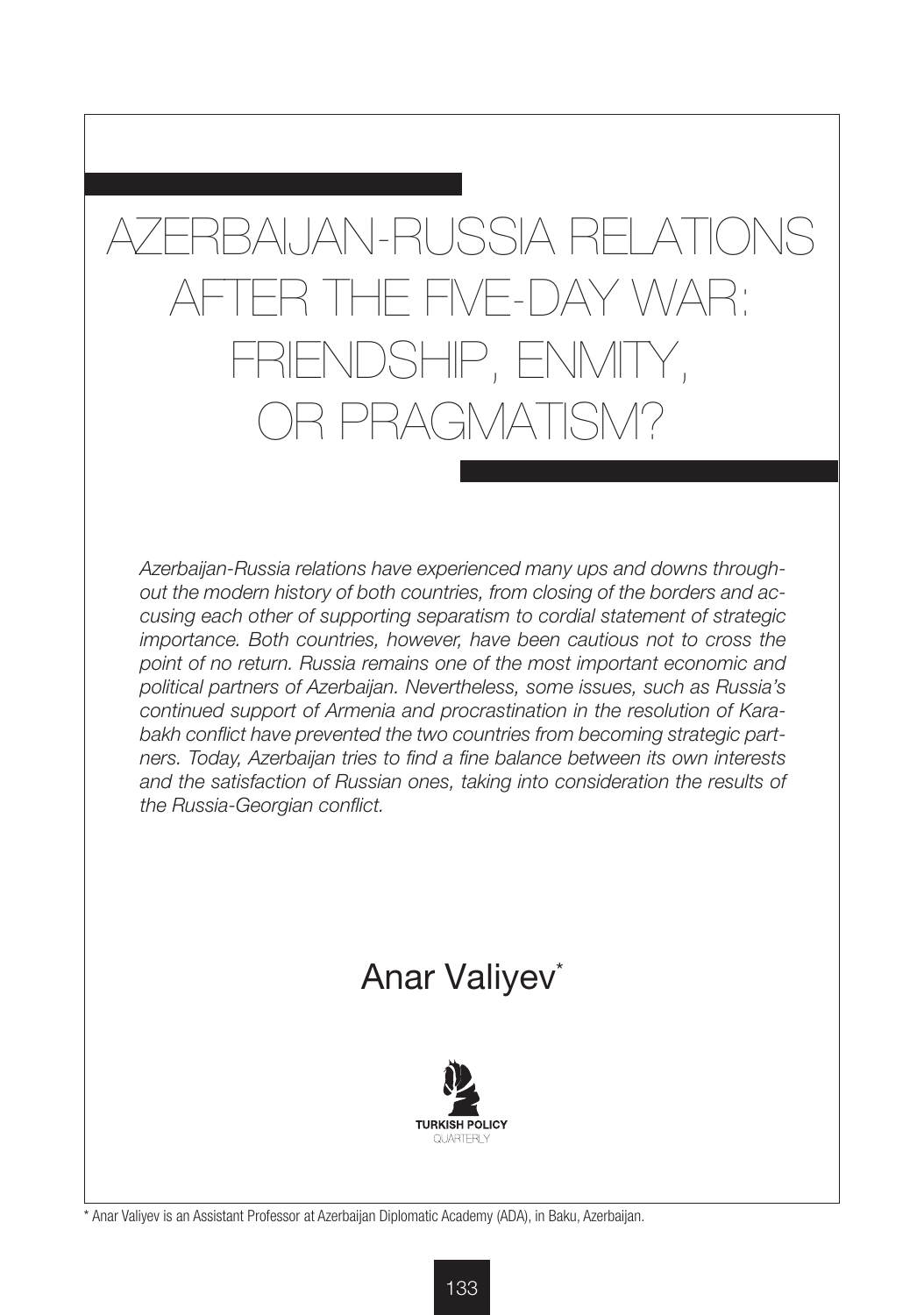

ne can divide the past 20 years of relations between Azerbaijan and Russia into three stages. The first stage, spanning from 1992 to 2000, covers Boris Yeltsin's presidency, when the relations swung from neutral to near hostile. Several issues contributed to these fluctuations including the continued Russian arms supply and political

support to Armenia, as well as heavy pressure from Russia on Azerbaijan to join the Collective Security Treaty Organization and halt cooperation with NATO. This first period was also characterized by the titanic efforts of Azerbaijan to build the Baku-Ceyhan pipeline to secure access to Western energy markets and Russia's continued hostility to any project bypassing Russia.

The second stage lasted from 2000 till 2008 and covered Vladimir Putin's two terms of presidency. The Russian government rapidly came to understand the fruitlessness of attempts to disrupt Azerbaijan's movement toward the West and chose a soft and pragmatic approach instead. First, the Putin administration secured Azerbaijan's support in the second Chechen war. Secondly, economic interests overtook political ones and the Russian business elite began to actively cooperate with Azerbaijan. Last but not least, Putin was able to find common ground with both former Azerbaijani President Heydar Aliyev and current President Ilham Aliyev, and break down negative stereotypes. This was a period of joint projects, economic opportunities, and mutual understanding. The Azerbaijani public slowly began to change its attitude and to see Russia as an unbiased broker in resolving the Karabakh conflict. Meanwhile, despite the centralization of power and several of Putin's hardline actions, Azerbaijan moved away from "fearing" an "unpredictable" and "unstable" Russia, which instead began to acquire the image of a pragmatic and constructive partner.

The last stage begins with the end of the Georgia-Russian Five-Day war and recognition of Abkhazia and Ossetia. This stage can be said to be still continuing, and represents a critical stage in Azerbaijan's policy toward Russia. For the Azerbaijani public, it was shocking to see acts of aggression against an independent neighboring state. The fact that Georgian actions were directed toward preservation of its territorial integrity and Russia was seen as acting in violation of international law played a very negative role in shaping the image of Russia in Azerbaijan. Despite the fact that Russia did not take any direct action against Azerbaijan and, in fact, tried to mitigate the impact of war through frequent visits by state representatives and frequent mediation in the Karabakh settlement, a "fear" of Russia re-emerged in the country.

The war also generated a new source of instability and forced most of the states of post-Soviet Eurasia to reevaluate their foreign policies. Azerbaijan, for its part, has tried to avoid antagonizing Russia and has been cautious with regard to its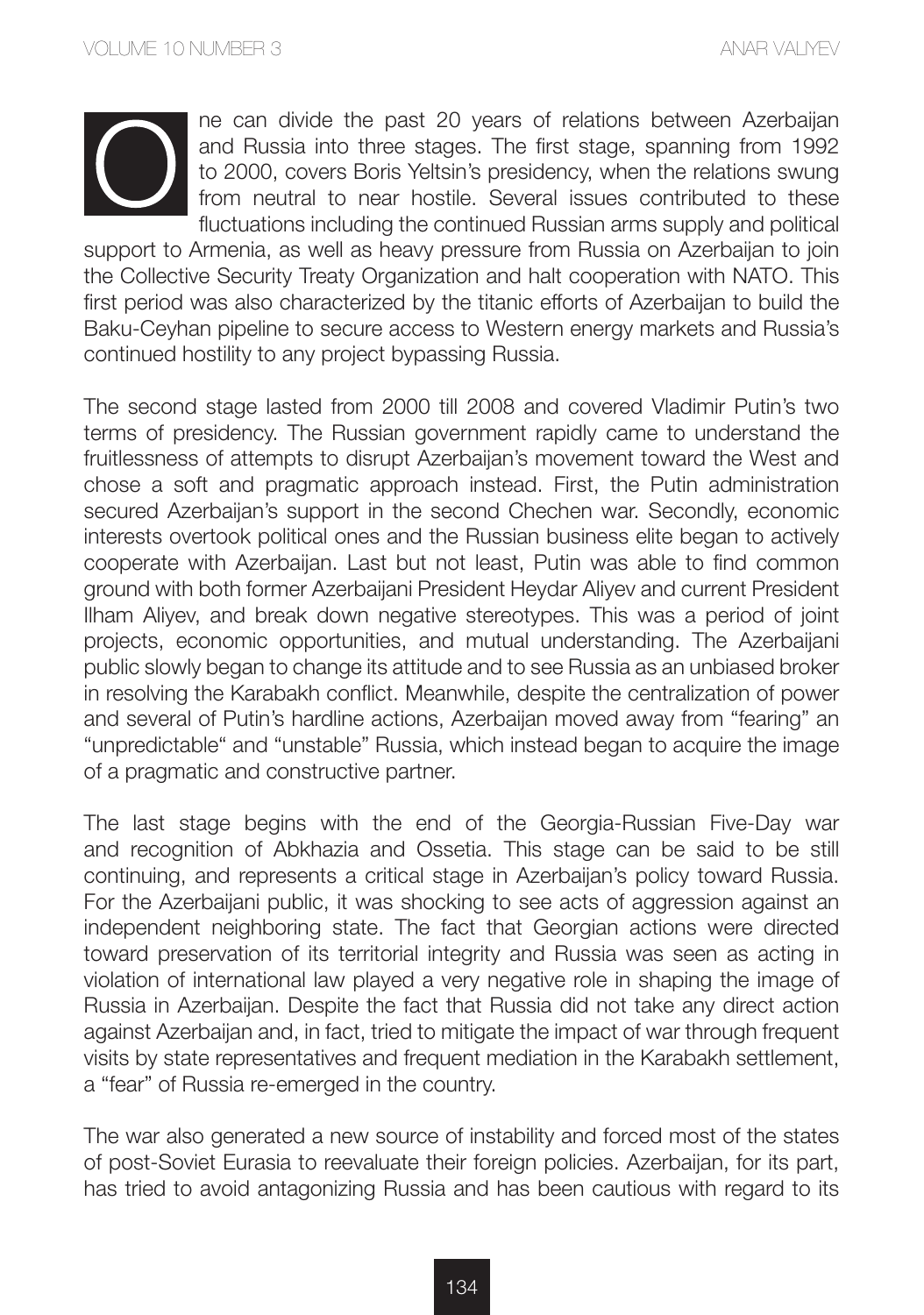ambitions for membership in either the North Atlantic Treaty Organization (NATO) or integration with the European Union. Some might describe Azerbaijan's policy as a kind of *Finlandization*, akin to the Finnish pursuit of neutrality after World War II in the face of a hostile Soviet Union.

In fact, Azerbaijan's policy toward Russia can be considered to be like "silent diplomacy," by which Baku is gradually developing Azerbaijan's role in the region using contradictions between powers. Despite the fact that after the Five Day War, some CIS countries such as Tajikistan, Armenia, and Kazakhstan adopted a pro-Russian strategy, Azerbaijan managed to preserve an independent foreign and domestic policy.

Nonetheless, a lack of progress in the Karabakh conflict and the possibility of a resumption of war continue to make Azerbaijan vulnerable. The conflict remains the only factor limiting the actions of Azerbaijan's foreign policy, preventing it from intensifying its Euro-Atlantic integration plans. So far, Azerbaijan and,to a certain degree, Georgia remain among the few countries that can conduct independent policies in the post-Soviet space -along with the Baltic states. If the frozen conflicts of Azerbaijan and Georgia remain the same,or worsen, both states will exhaust their foreign policy opportunities and fall prey to growing Russian influence in the Caucasus.

#### *All Quiet on the Karabakh Front*

The Karabakh conflict remains the main topic in relations between Azerbaijan and Russia. Since their independence, Russia has been the main player in mediating between Azerbaijan and Armenia. However, the Russian policy in this conflict has never changed. The Russian establishment has continued to support its "outpost in the Caucasus" while trying not to antagonize belligerent Azerbaijan.

The status quo of the conflict benefited Russian interests more than those of Armenia and Azerbaijan. The conflict allows Moscow to keep both countries, to varying degrees, in the orbit of its influence. While Armenia has become totally dependent on the Russian economic and military aid, Azerbaijan's progress toward the West was limited and even halted. At the same time, Russia had been imitating mediating activity, pressing on both sides to keep ceasefire. All the while, for years, the Karabakh conflict continued to be an *exchange coin* in negotiations between Moscow and Baku. Whether it is the Nabucco project or Gabala Radar Station, the Russian side has always tried to use the conflict as leverage to get beneficial terms. Last, the threat of war resumption was also used by Russia to block the Western interests from actively penetrating the region. Thus, the resolution of the Karabakh conflict was successfully frozen by Russia for more than 14 years.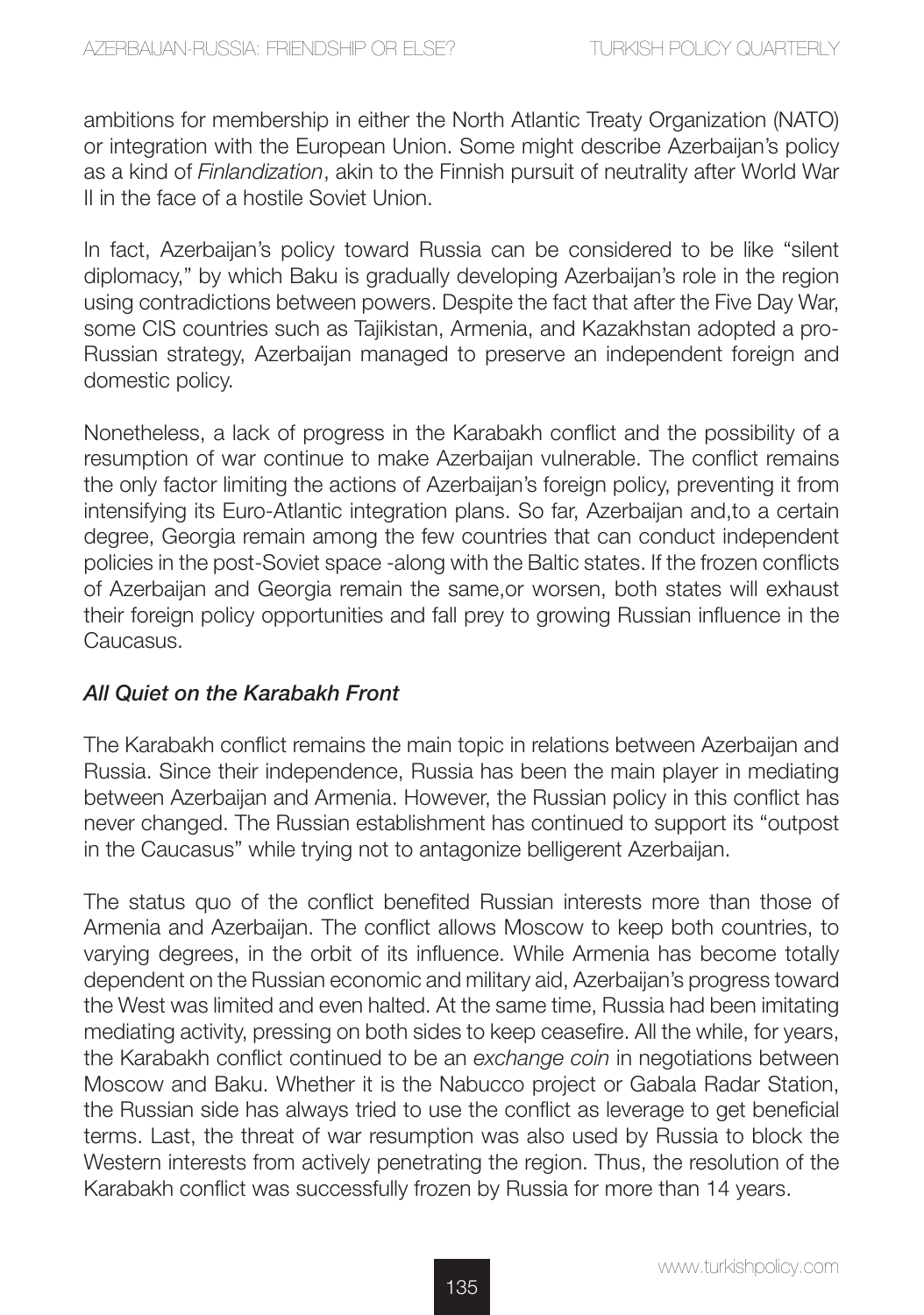Since 2004, mediators and the foreign ministers of Armenia and Azerbaijan drafted a document entitled the Basic Principles, or Madrid Principles. This document has undergone further fine-tuning, and in late 2009, the co-chairs of Minsk Group unveiled a new, more explicit variant encompassing 14 points. Both presidents at various stages have agreed on the *basic principles* and analysts began to talk about the settlement of the conflict in the near future.

However, neither side has been able to agree on three major issues. The first is the time frame and sequence in which Armenian forces will be withdrawn from seven districts of Azerbaijan, contiguous to Mountainous Karabakh. The second issue is the so-called Lachin Corridor that forms an overland bridge between Karabakh and Armenia. And, the third issues is the nature of the "interim status" to be accorded to the unrecognized republic pending an "expression of popular will" at some future juncture in which the region's population will decide on its future status.

Nine meetings held between the presidents of Russia, Azerbaijan and Armenia culminated in a meeting in Kazan on 24 June 2011. The public of both countries expected that documents defining the road map for conflict settlement would be signed. However, these hopes were not fulfilled and the presidents left the meetings without any signed declaration or document.

Many local and international analysts argued that it was Baku's initiative to slow down the process and take time-out. As some media reported, President Aliyev came to the meeting with nine or ten amendments to the Madrid principles that was objected to by Armenia and that were not expected by the Russian side.

The reason behind Azerbaijan's sudden move was unfavorable timing and terms of agreement. It was naïve to expect that a peace solution document prepared under the aegis of the Russian establishment would take into consideration Azerbaijani interests. It is speculated that the draft the document proposed by Russians did not stipulate the sovereignty of Azerbaijan over the Lachin corridor, which is a vital piece of land.

Baku zealously opposes the return of Russian troops to Azerbaijan, in any form. It is not excluded that the Russian proposal had also envisioned deployment of Russian peace-keepers along the border between Azerbaijan and Karabakh, building up a new Russian strategy, cleverly called *Pax Russica*, by one analyst*.* <sup>1</sup> In this case, Russian mediation and Medvedev's plan would bring Russian troops back to Azerbaijan. Exactly the same strategy was used by the Russian establishment

<sup>1</sup> Thomas de Waal, "Can The 'Medvedev Moment' Be Saved for Karabakh?" *Radio Free Europe,* 28 June 2011, http://www.rferl.org/content/medvedev\_moment\_saved\_nagorno\_karabakh\_kazan/24279692.html.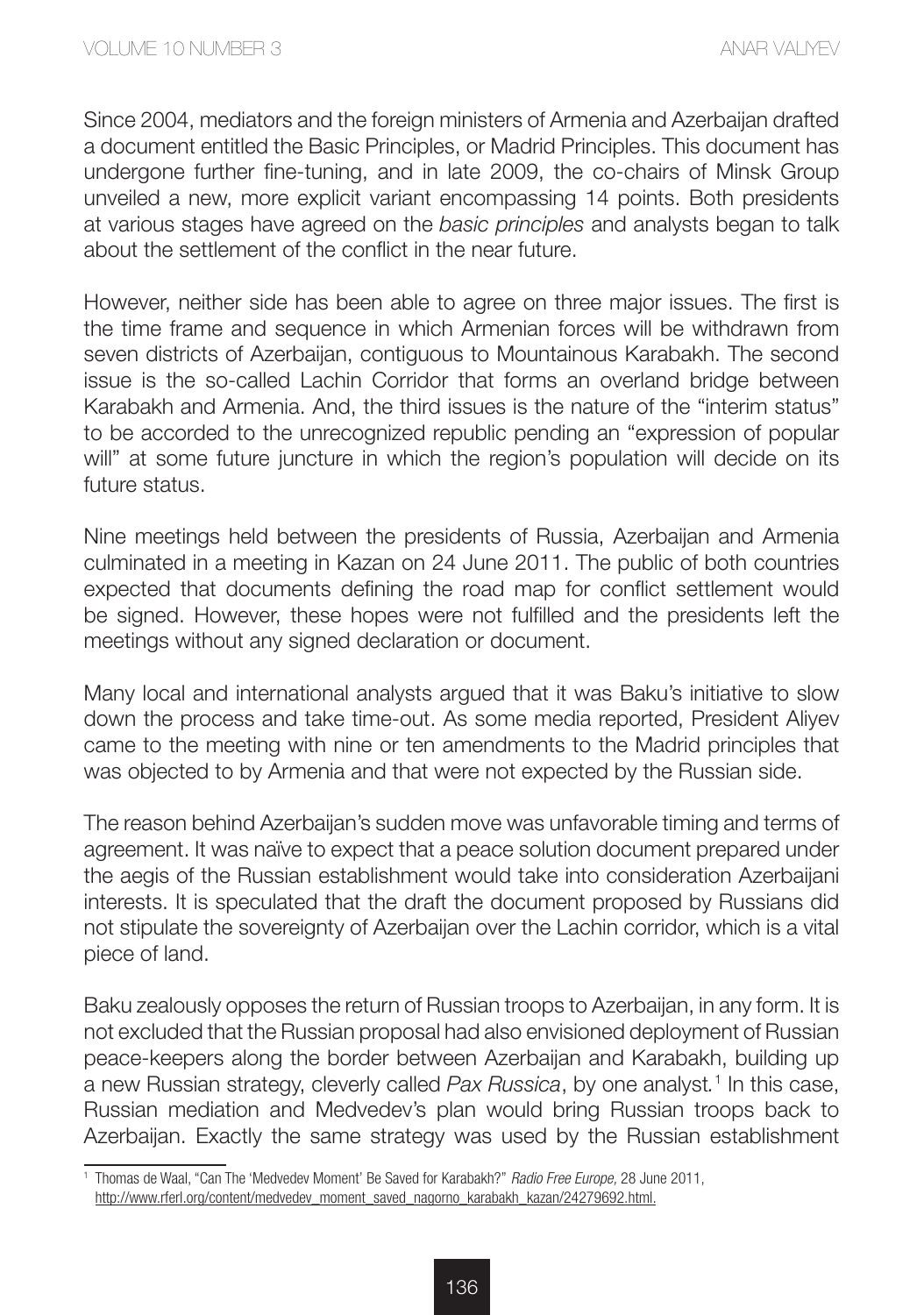in Ossetia and Abkhazia, eventually leading to their recognition. Deployment of Russian troops in Azerbaijan would freeze the conflict and keep Azerbaijan and Armenia on a short rope for a longer period.

Azerbaijan was suspicious that Putin is behind the whole game. Meanwhile, the Baku leadership is fully aware that Medvedev's tenancy of the Kremlin may not last much longer and therefore he wants extra guarantees that his peace plan would be implementable. At the same time, by freezing negotiations, Baku wanted to send a signal to Washington and Brussels that the Russian mediation and Western abstinence from the resolution of conflict would lead to greater Russian role in the region.

Analysis of Russian actions shows that Russia, whether under Medvedev or Putin, is not genuinely interested in the solution of the Karabakh conflict. It goes against the Russian revivalist intentions to keep former Soviet republics in the orbit of its influence. Mediation is used by Russia to stall the resolution of conflict and to prolong the status quo that benefits the Russian side. Meanwhile, Russian monopoly on mediation does not allow other regional players such as Turkey to participate in the resolution of conflict. Examples of Turkish-Armenian rapprochement, discussed further, is a very good example of how Russians took advantage of the contradictions between Turkey and Azerbaijan to gain additional benefits.

### *Unholy Alliance: Turkish-Armenian Protocols and Russian-Azerbaijani Opposition*

On 10 October 2009, Foreign Minister of Turkey Ahmet Davutoğlu and his Armenian counterpart Edward Nalbandyan signed Protocols on the Establishment of Diplomatic Relations between the two countries. Signing the Road Map between Armenia and Turkey in April of 2009 preceded the Protocols. The documents stipulated opening of the Armenian–Turkish border within two months after ratification in the parliaments.

However, the whole process deteriorated relations between Azerbaijan and Turkey; which was a situation skillfully used by the Russians to increase their influence in the region and to attempt to derail some regional projects.

In negotiating border opening with Armenia, Turkey was hoping to achieve several goals. First, Ankara hoped to improve its relations with Yerevan. (Ankara and Yerevan have no diplomatic relations since 1993 when Armenian forces occupied the Kelbajar region of Azerbaijan). Second, Turkey wanted to play a more active role in regional affairs. By opening borders with Armenia, the Turkish government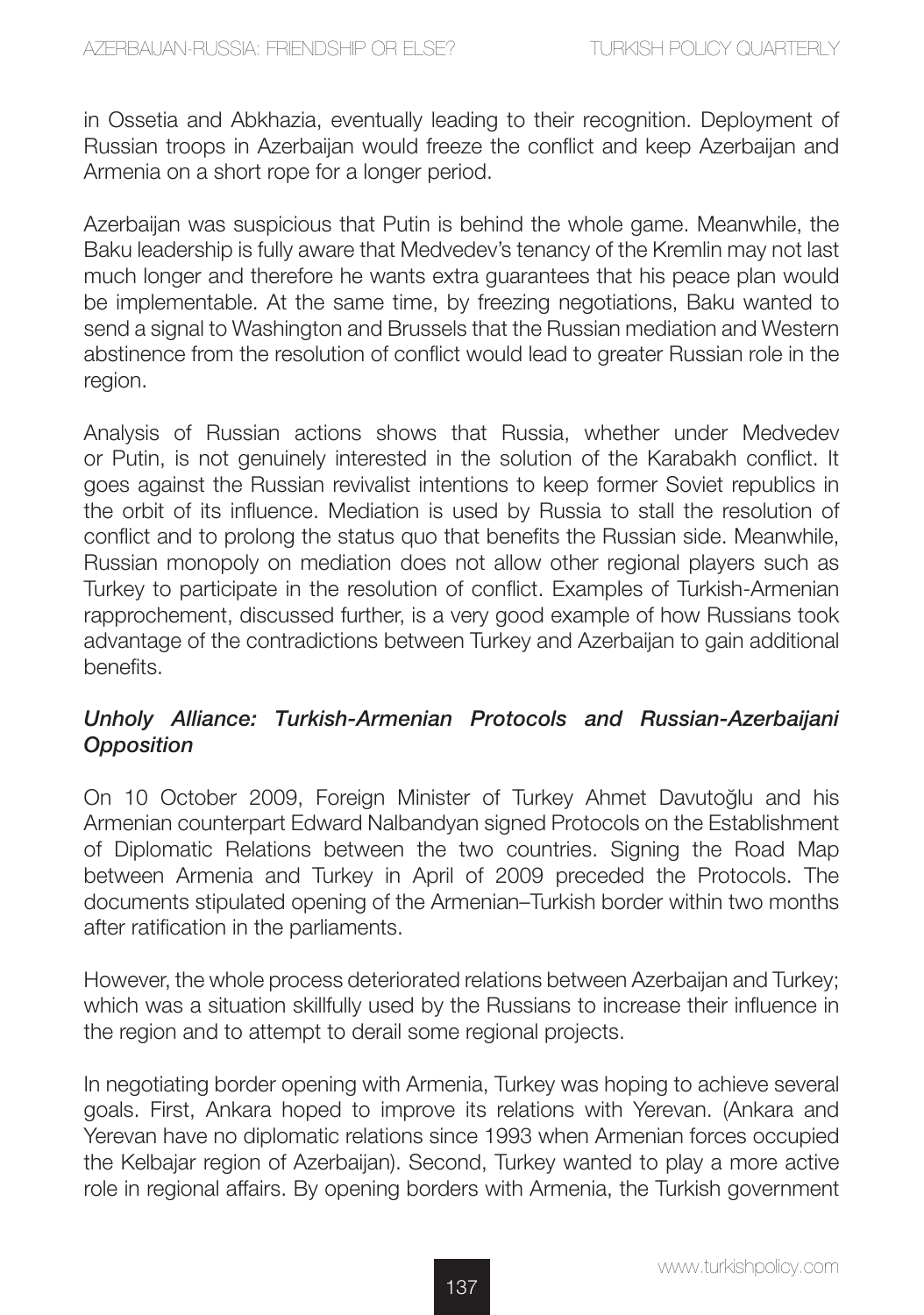would be binding the Armenian economy to the Turkish economy. This would give Turkey more opportunities to influence Armenia through economic incentives. Armenia, then, would be softer on the Karabakh issue and the conflict would eventually be solved.

The major concern of the Azerbaijani side was the exclusion of the Karabakh issue from the protocols. The major argument that Azerbaijan makes against the protocols and the possible opening of borders is that such a move would make settlement of the Karabakh conflict impossible.

*''Having understood that stability in the North Caucasus can not be achieved without Azerbaijan's cooperation, the Russian establishment started actively to seek ways to involve Azerbaijan in efforts to stabilize the North Caucasus.''* Analysts pointed out that Armenian rhetoric after the adoption of the "road map" became harsher. Turkey might have hoped that the road map and protocols would soften the Armenian position and spur Karabakh negotiations but it did not work out that way. Instead, the road map and protocols emboldened Armenia to take an unconstructive position.

With the protocols signed and the possibility of the border opening, Azerbaijan and Russia would loose one of their important levers over Armenia. For a certain period of time, relations between Azerbaijan and

Turkey deteriorated –to the great benefit of Russia. Moscow's policy in the wake of Armenian-Turkish rapprochement is understandable. Moscow tries to take maximum advantage of the divide between Turkey and Azerbaijan, seeking political and economic dividends from the situation. Moscow perfectly understands that, at the end, it could easily manipulate Armenia and prevent the opening of borders even if Turkey agreed to open them.

Azerbaijan's disappointment served Russia well. With the strategic partnership between Azerbaijan and Turkey under threat, Russia seeks to utilize this unique opportunity to secure its position in the Caucasus.

The deterioration of Azerbaijani-Turkish relations negatively affected the regional power balance and the Baku-Tbilisi-Ankara *union* came under threat. For years, these countries have been supportive of each other and most of the regional economic and political projects have involved all three.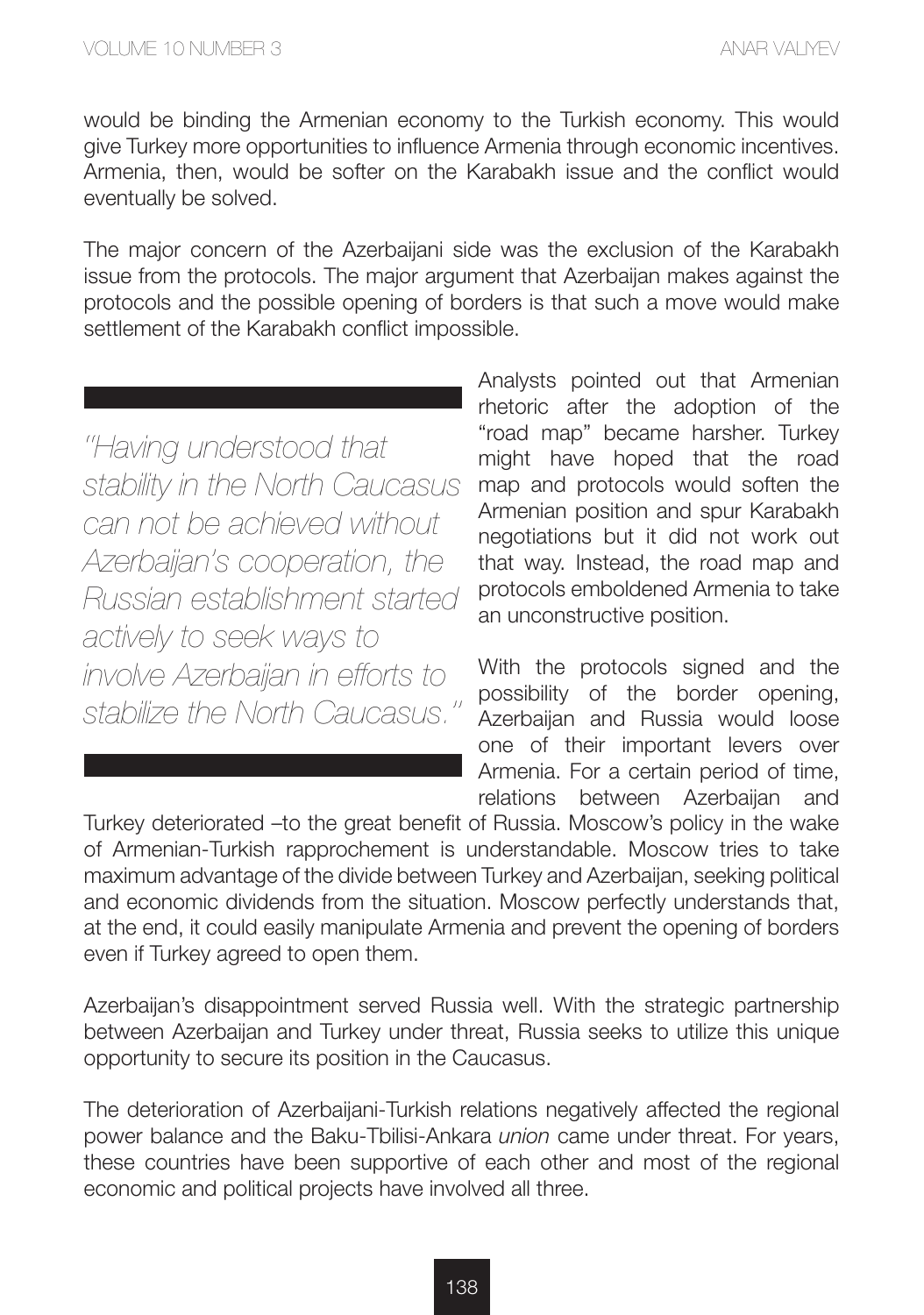If the Azerbaijani-Turkish alliance had drifted apart and Azerbaijan then relied more on Russia, Georgia's position would be significantly weakened. With increased Russian influence on Azerbaijan, Azerbaijani-Georgian relations eventually would have also been demoted from a strategic partnership to merely an average relation. In the absence of Azerbaijan's economic support to Georgia, Tbilisi would become an easy prey for Russian influence.

Ever since Azerbaijan's independence, Turkey was not only a staunch ally of Azerbaijan, but a link for the country to the West. With relations between the two countries severed, Azerbaijan would have left with the choices of having closer relations with Iran or Russia.

### *Azerbaijan and Russia "Rivalry" in the Post-Soviet Space*

Ever since its inception, the Commonwealth of Independent States (CIS) has been considered a club of pro-Russian states and served Russian strategic and

tactic interests. Kremlin summoned all summits, and other members of CIS approved all initiatives proposed by Russia, usually unanimously.

Baku tried to attend most of the formal meetings but restrained itself from signing useless declarations and statements. Thus, Azerbaijan abstained from joining CSTO (Common Security

*''Azerbaijan looks at relations with the Northern Caucasus through the prism of security and economics."*

Treaty Organization - *ODKB*), Eurasian Economic Union, and initiatives for the protection of common borders of CIS. Azerbaijan uses CIS forums for discussion of issues that cannot be solved through bilateral contact or negotiations. Baku uses the same policy officially towards other organizations such as GUAM.

Initially hailed and supported by the United States and the EU, GUAM later lost its attractiveness to the West. The absence of visible actions from the memberstates made this organization more like a club of countries dissatisfied with Russia. However, anti-Russian rhetoric was not enough to cement the weak military, economic, and political ties between the member countries.

The last attempt to revive GUAM was made in July 2008 in Batumi when the presidents of Azerbaijan, Georgia, and Ukraine urged the organization to become more active in resolving the so-called "frozen conflicts" existing in three member countries (Georgia, Azerbaijan, and Moldova) and adversely affecting Ukraine, the fourth GUAM member.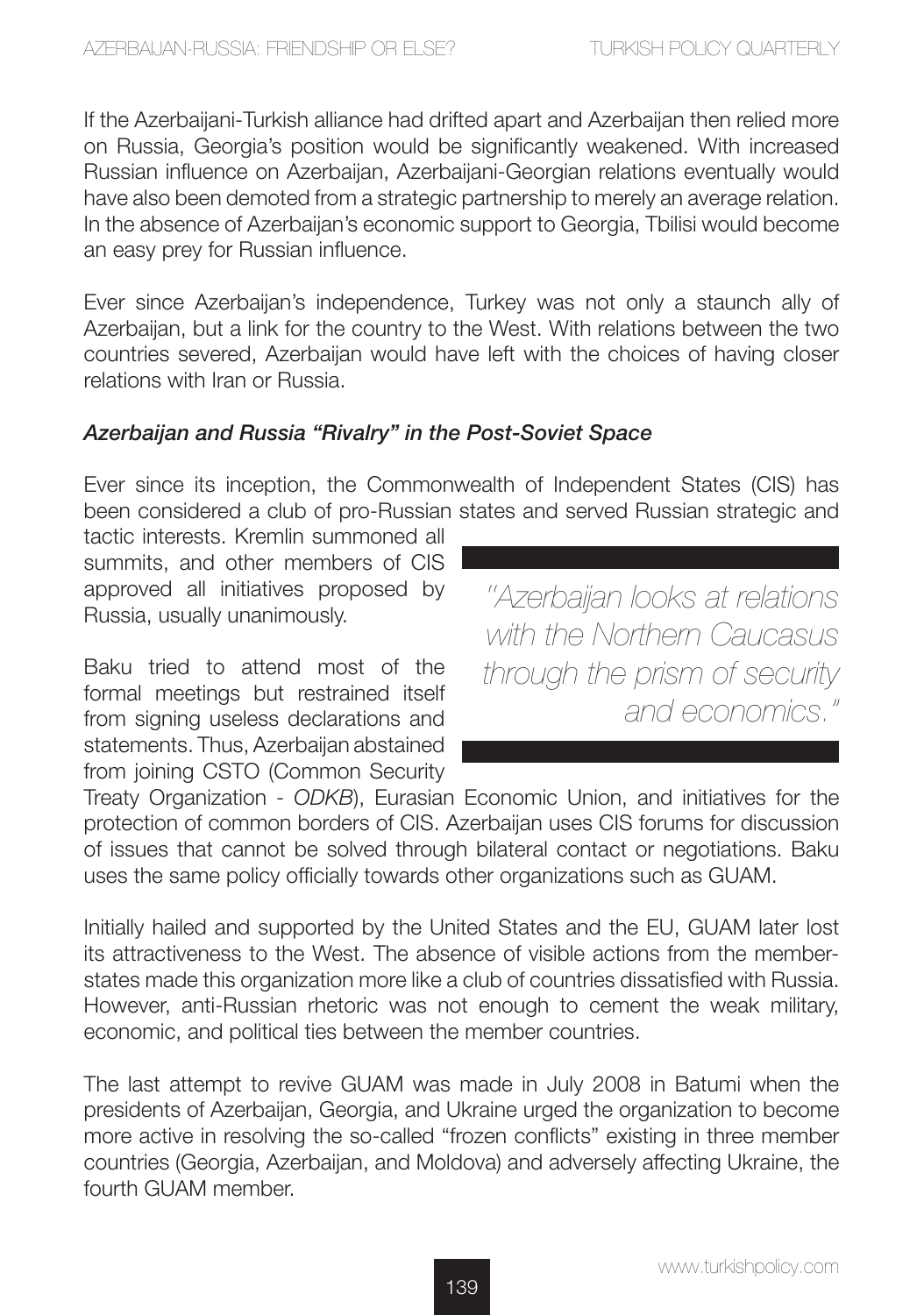The Russian invasion of Georgia became the first test for the organization since its establishment. While Georgia and Ukraine took firm stands against the Russian invasion, Azerbaijan, and Moldova did not rush to support their Caucasian ally. There were a few reasons for that: Baku perfectly understood from the very start that the West was not going to intervene. It would have been naïve to believe in Western help after the Russian army captured Gori and other Georgian sites.

Azerbaijan's siding with Georgia could inflict Russia's wrath toward Azerbaijan. Of course, it would not lead to an invasion but it could result in border closures, persecution of Azerbaijani migrants, and the provoking of anti-Azerbaijani hysteria in Russia, as well as Russian support for Armenia in the resolution of the Karabakh conflict. All of these were considered in the assessments of the Azerbaijani government.

If Azerbaijan were to take Georgia's side as Ukraine and other Eastern European countries did, it would not have helped Georgia but could have harmed Azerbaijan in many ways. Instead, Azerbaijan chose to support Georgia economically and to do so based on bilateral relations rather than within the GUAM framework.

It is likely that GUAM as an organization will not be active for a certain period of time. With a pro-Russian government in Ukraine, continued Russian occupation of Georgia's territory, the unresolved Karabakh conflict, and the Transdniestrian conflict in Moldova, it is difficult, if not impossible, to strengthen relations within GUAM.

Azerbaijan and Moldova will try to divert the anti-Russian direction of the organization, and make it more neutral. But all of this can change in the near future. It is easy to see that GUAM, as well as Azerbaijan's aspiration to join NATO, is used by Baku as leverage in its relations with Moscow. If Azerbaijan could successfully "sell" these factors to Russia for a favorable outcome on the Karabakh conflict, then, Baku would ignore GUAM and would continue a soft policy toward Russia.

#### *Azerbaijani and Russian Caucasus: From Self Destruction to Mutual Benefit*

Azerbaijan continues to be one of the important elements for the security architecture of the turbulent Northern Caucasus. Russia clearly sees that a stable Azerbaijan is a guarantee for the stabilization of the diamond of the Caucasus-Dagestan. However, such understanding came after years of mutual distrust and enmity.

Among all Northern Caucasus republics, Azerbaijan traditionally had the tightest contacts and cooperation with Dagestan due to its proximity just across the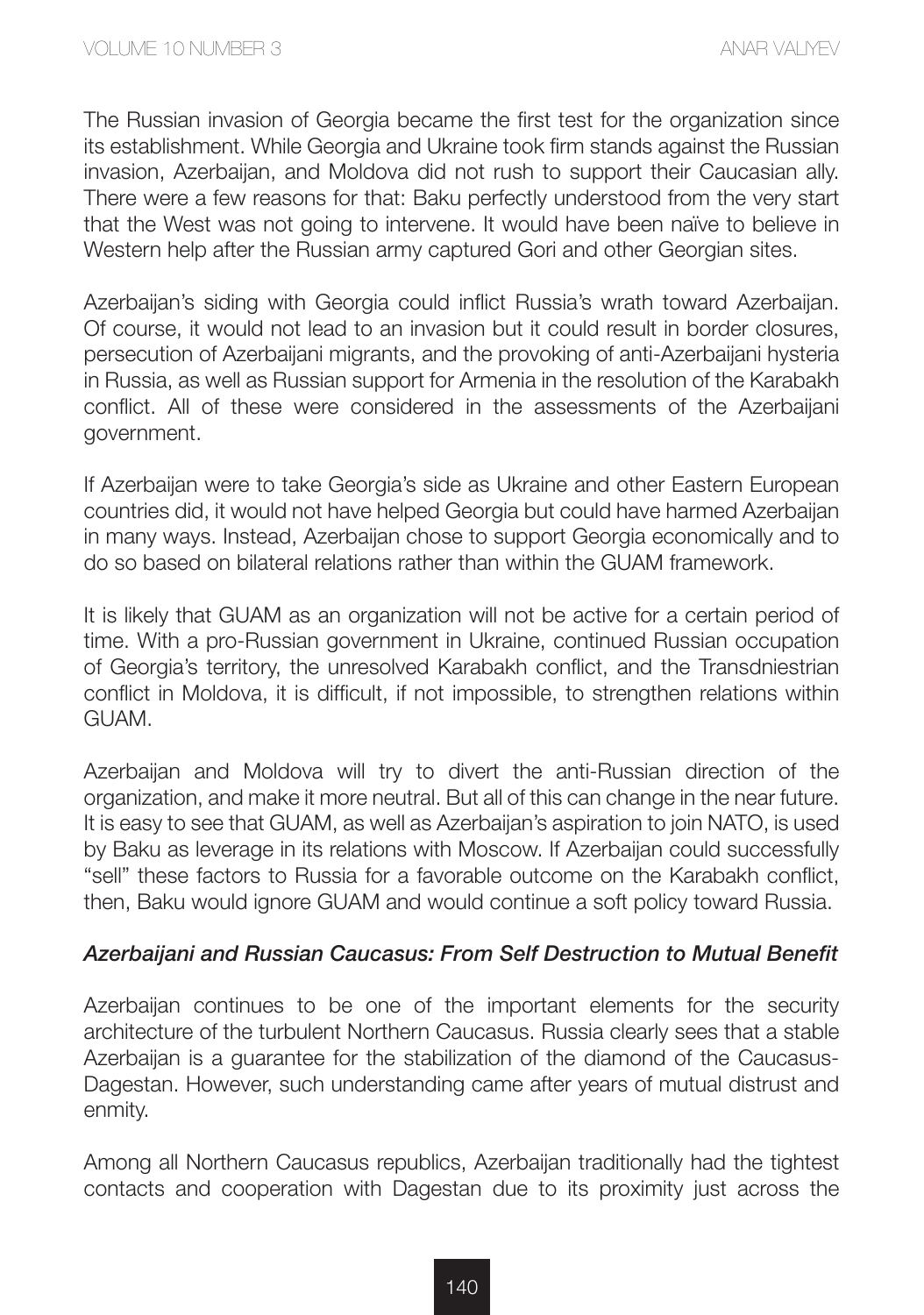border. Meanwhile, the presence of an Azerbaijani minority in Dagestan, and Lezgin and Avar minorities in Azerbaijan, combined with close trade relations, made Azerbaijani ties with Dagestan much more substantial than with any other North Caucasian republic.

The collapse of the Soviet Union in 1991 severed Azerbaijan's contacts and relations with the republics of the Northern Caucasus, particularly Dagestan. The early years of independence for Azerbaijan were marred by the threat of separatism coming from its Lezgin minority living in the northern part of the country. Several nationalistic organizations, including *Sadval*, freely operating on the territory of Russia, instigated this separatism. Meanwhile, part of the Russian establishment played the separatism card in order to gain political leverage vis-à-vis Azerbaijan. Moreover, the terrorist attack in the Baku subway carried out by *Sadval* members in 1994 antagonized relations between Azerbaijan and Dagestan in particular.

The Russian–Chechen War was another factor that played a significant role in Azerbaijan's contacts with the Northern Caucasus. Having understood that

stability in the North Caucasus can not be achieved without Azerbaijan's cooperation, the Russian establishment started actively to seek ways to involve Azerbaijan in efforts to stabilize the north Caucasus. Leaders of the Northern Caucasus republics became frequent guests in Baku. At the same time, cross border trade and cooperation significantly intensified. Azerbaijan looks at relations with the Northern Caucasus through the prism of security and economics.

*''Twenty years of independence demonstrates that relations between Azerbaijan and Russia are defined by misperceptions and bias.''* 

Baku also recognized that any instability in the Northern Caucasus would immediately provoke problems in Azerbaijan's north because of the flood of refugees, infiltration of guerrillas, emergence of religious radicals and eventually the spread of conflict into Azerbaijan.

The Azerbaijani government came around to the view that Russia played an overall positive role in the North Caucasus, even though it caused hardship for the population at the time. The perception was that a weakening of Russia in the region would not necessarily benefit Azerbaijan. To the contrary, Baku feared that a Russian withdrawal from Chechnya and Dagestan would immediately unleash a civil war between the different ethnic groups in the North Caucasus that could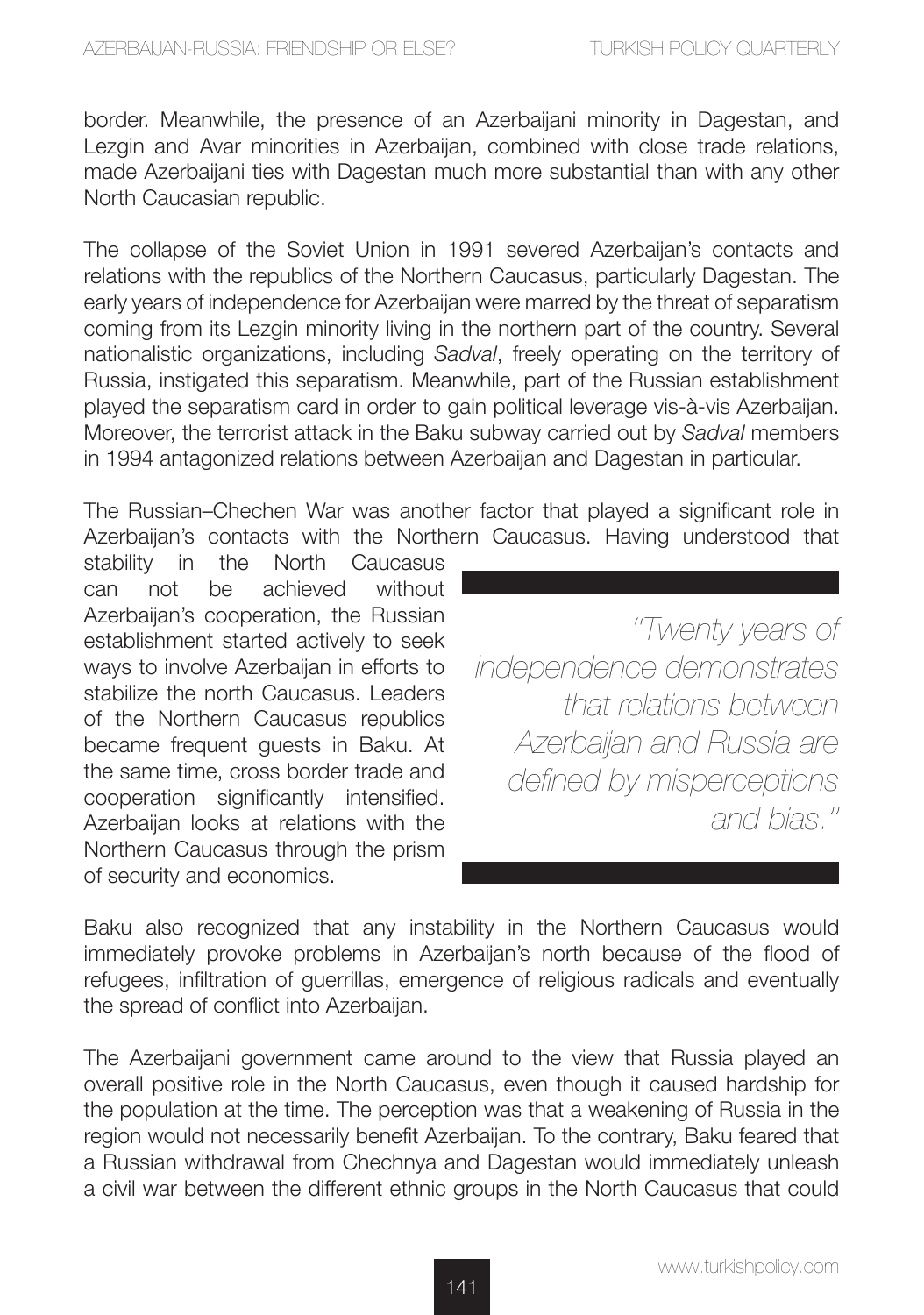eventually spill over to Azerbaijan. In that case, Azerbaijan would face revived Avar or Lezgin separatism.

It was against this background that the Azerbaijani ruling establishment came to the view that a Russian success in Chechnya was necessary in order to maintain peace in Dagestan, and Baku, thus, would need to do everything possible to help Russia in this process. Despite the fact that Russian-backed Chechen President Ramzan Kadyrov faces heavy criticism in Europe and the U.S. for abusing human rights and repressing opposition to his rule, the Azerbaijani establishment has been helping Kadyrov to establish himself and win legitimization. The Azerbaijan government invited the Chechen president to Azerbaijan several times and Kadyrov visited Baku and met with its president in November 2009. Allahshukur Pashazade, Sheikh ul-Islam and Grand Mufti of the Caucasus, who is based in Baku, is also officially backing the current Chechen president, providing crucial support for legitimizing Kadyrov's rule.

The gas deal between Azerbaijan and Russia is another factor in cementing economic, as well as political, relations. Starting this year, Gazprom is buying around two billion cubic meters of gas per year from Azerbaijan and planning to increase that volume. There are two factors driving gas cooperation between the two countries. First, Russia pursues a policy of trying to decrease the attractiveness of the EU-favored Nabucco-project by demonstrating that the proposed pipeline from Azerbaijan to Europe would not have enough gas to fill it. Second, the Kremlin is trying to secure energy supplies to the North Caucasus. In bringing gas to this remote area, Russia wants to avoid transporting energy from its own heartland, which would be more expensive. Thus, by buying gas from Azerbaijan, Russia saves money on gas transportation. So, it is not surprising that Russia offers a price for Azerbaijani gas that is similar to the price at which it sells its own gas to Europe. Russia wins economically and politically in any case. For Azerbaijan, such cooperation is beneficial since the country can sell its gas at market prices. At the same time, the gas supply to Dagestan and other republics of the North Caucasus is making Azerbaijan an important player in providing economic security to the region.

Most of the time relations between Azerbaijan and the Russian South were hostage to overall relations between Baku and Moscow. However, recent developments suggest that the roles have changed. Today, with active cross-border cooperation and common security concerns, the Russian establishment is careful not to spoil relations with Azerbaijan, fearing that such actions would negatively affect the Northern Caucasus, and especially Dagestan. Azerbaijan was thus able to link its own interests with those of Russia, ensuring that Moscow is not only interested in